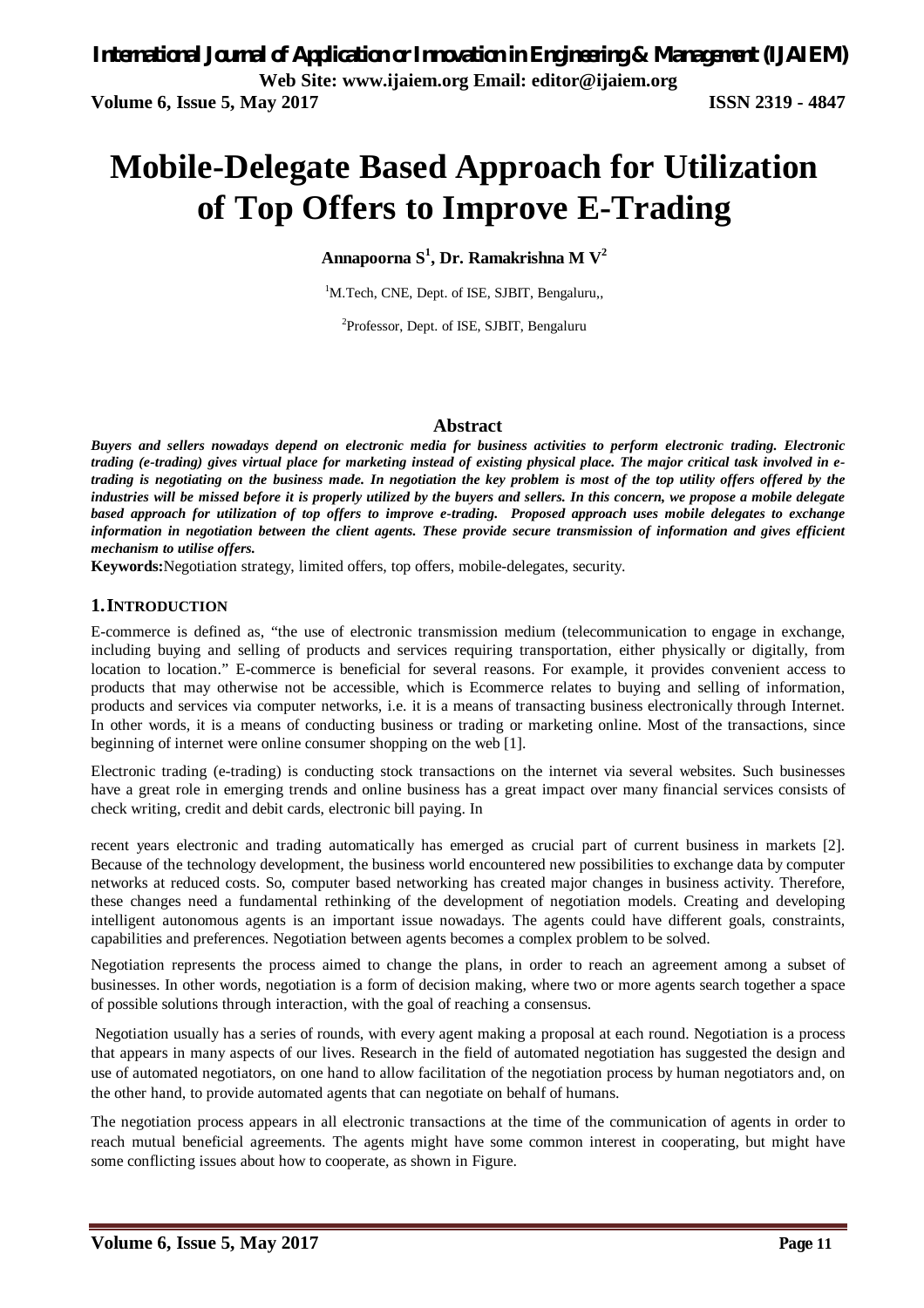# *International Journal of Application or Innovation in Engineering & Management (IJAIEM)* **Web Site: www.ijaiem.org Email: editor@ijaiem.org**

**Volume 6, Issue 5, May 2017 ISSN 2319 - 4847**



**Figure1:** Co ordination in negotiation [3]

In a telecommunications market, a software agent, representing the user and running on a smart phone, negotiates with other software agents representing phone companies. This is presented in Figure 2(a). In dynamic supply chains, a software agent acting on behalf of a computer manufacturer negotiates with various supplier agents, in order to assure the delivery of various components. Each supplier agent might itself negotiate with subcontractors to get the components it needs. This is presented in Figure 2(b).



**Figure2:** Automated Negotiation Scenarios [4]

This paper is framed as follows: Section II discusses about related work. In section III, the key challenges are highlighted. In section IV, methodology proposed is represented and mobile-delegate based model is discussed. In section V, gives the shows results and snapshots obtained in this work. Conclusion is presented in section VI.

## **2.RELATED WORK**

There are many research work have been carried out in field of e-trading negotiation models. An *et al.* [5] addressed one-to-many bilateral negotiation strategy where the agents carry out negotiation threads simultaneously and generate counter-offers after a fixed waiting time or a fixed number of received offers without the need to wait for all offers to be received from vendors. The approach in [6] converts the one-to-many negotiation to concurrent one-to-one negotiations. The authors did not consider offer validity time. Louta*et al.* [7] addressed one-to-many negotiation and proposed a negotiation strategy that deploys mobile agents and carries out negotiation threads sequentially. The strategy is based on offers ranking rather than counter-offer generation. The authors assumed incomplete information about vendors' negotiation deadlines. Collins *et al.* [8] addressed one-to-many negotiation and identified the risk of awarding the bid to an early offer with a considerably high price when the bidding task is critical. The authors did not propose any approach to manage the risk. He & Leung [9] proposed approaches for enhancing trust in e-Transaction including: enforcement of third parties, chunking e-Negotiation transactions into smaller chunks, and enforcement of social laws. The approaches do not address the security properties of data exchanged during e-Negotiation. Yang [10] proposed security protocols that protect data the agent collects and agent itinerary based on onion routing scheme. The protocols ensure integrity of agent itinerary, anonymity of non-neighbor hosts in the agent itinerary, and fault-tolerance of remote hosts. They also ensure forward integrity, privacy, and non-reputability properties of collected data. The protocols only address security of one-to-one e-Negotiation and do not address authenticity of collected data. Also, they require complex calculations that affect their functionality. Mobach [11] introduced Kernel layer into system architecture that secures agent communication, migration and execution. The approach does not address authenticity and non-repudiation properties and assumes agents execute at trusted hosts. Also, the approach does not clearly describe encryption mechanisms for privacy and integrity of agent's data.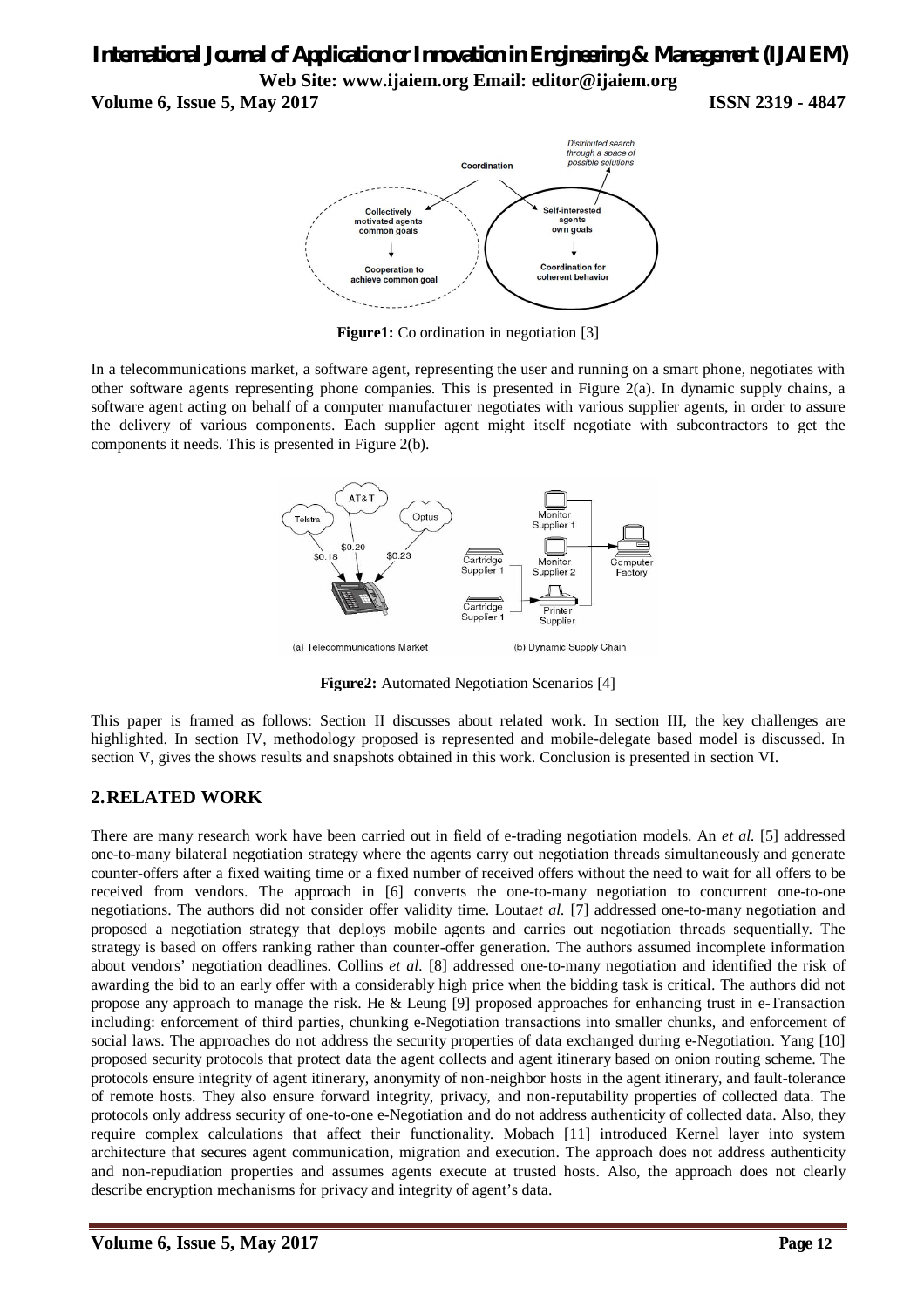# *International Journal of Application or Innovation in Engineering & Management (IJAIEM)* **Web Site: www.ijaiem.org Email: editor@ijaiem.org**

#### **Volume 6, Issue 5, May 2017 ISSN 2319 - 4847**

#### **3. KEY CHALLENGES**

The key challenges in e-trading are as follows:

- **Space of Possible Deals**  this represents a finite set of candidate deals for the agents to consider. Possible proposals that the agents can make are restricted by this set
- **Negotiation Process**  this is a negotiation protocol, which, given the set of possible deals, defines how the agents will find to an agreement on a single deal. It specifies the set of rules that govern the agent interactions, while they attempt to reach a consensus. The process explicitly defines the various negotiation states, the events that cause negotiation states to change, and the valid actions for the agents in particular states. The negotiation process also defines the rules that determine when a deal is obtained, and what this agreement deal is
- **Negotiation Strategy**  given a set of possible deals and a negotiation process, a negotiation strategy represents a model that individual agents employ to make decisions and achieve their objectives

#### **4. PROPOSED APPROACH**

The proposed approach composed of various steps:

- **User interaction:** buyers can view the product details and then views all details about the vendor agent as well as know about the product offers then only user going to buy the product from vendor.
- **Vendor agent:** Each vendor maintains a vendor Agent (VA) that acts on behalf of a vendor and negotiates with client agents. The VA agent advertises vendor's goods/services. This information is maintained in the catalog at the e-marketplace and accessible and visible to all clients through a trusted CA agent.
- **Offer collection:** A negotiation strategy is a decision-making process employed by the trading partners to maximize their gains and reach a consensus on the terms of trading such as prices, delivery dates, and payment terms.
- Mobile-delegate: The client and vendor agents negotiate through exchanging offers. An offer *fi* from an entity  $i$  is defined as:

### $fi = \langle vid, X, TSV, TEV, RFOk \rangle$

Where  $vid$  is the unique identifier of the vendor generating offer  $fi$ ,  $\overline{X}$  is the values of the offer attributes,  $\overline{TSV}$  is the offer start time validity and  $TEV$  is the offer end time validity. The parameter  $RFOk$  denotes the request for offer from client  $k$ . The work flow of the proposed approach is as shown in figure 3.

The information exchange scheme applied by the mobile delegates is described as follows:

- When seller agents are initialized, they inform the vendors which products they sell. The products are registered by an alias used both by buyers and sellers
- The buyer agent (B) uses mobile-delegates to find which agents are selling the first product on its list of products to buy
- If there are no agents selling product P1 then B tries to find the agents which sell product P2 and so on.
- Secure one-to-many e-negotiation strategy with emphases on offers with specific expiry deadline.
- In e-trade, vendors often announce special offers with public expiry deadlines. The top utility offer has a fixed validity time that cannot be negotiated and may be earlier than the client's negotiation deadline.
- In this case, the offer would expire before the negotiation is completed and hence the top utility offer would be missed out, which is composed of several rounds where the client and vendor agents exchange offers in an alternating way.
- Duplicate offers are not allowed during negotiation. This is handled by using a unique nonce that identifies the protocol run.



**Figure 3:** Work flow the proposed apprach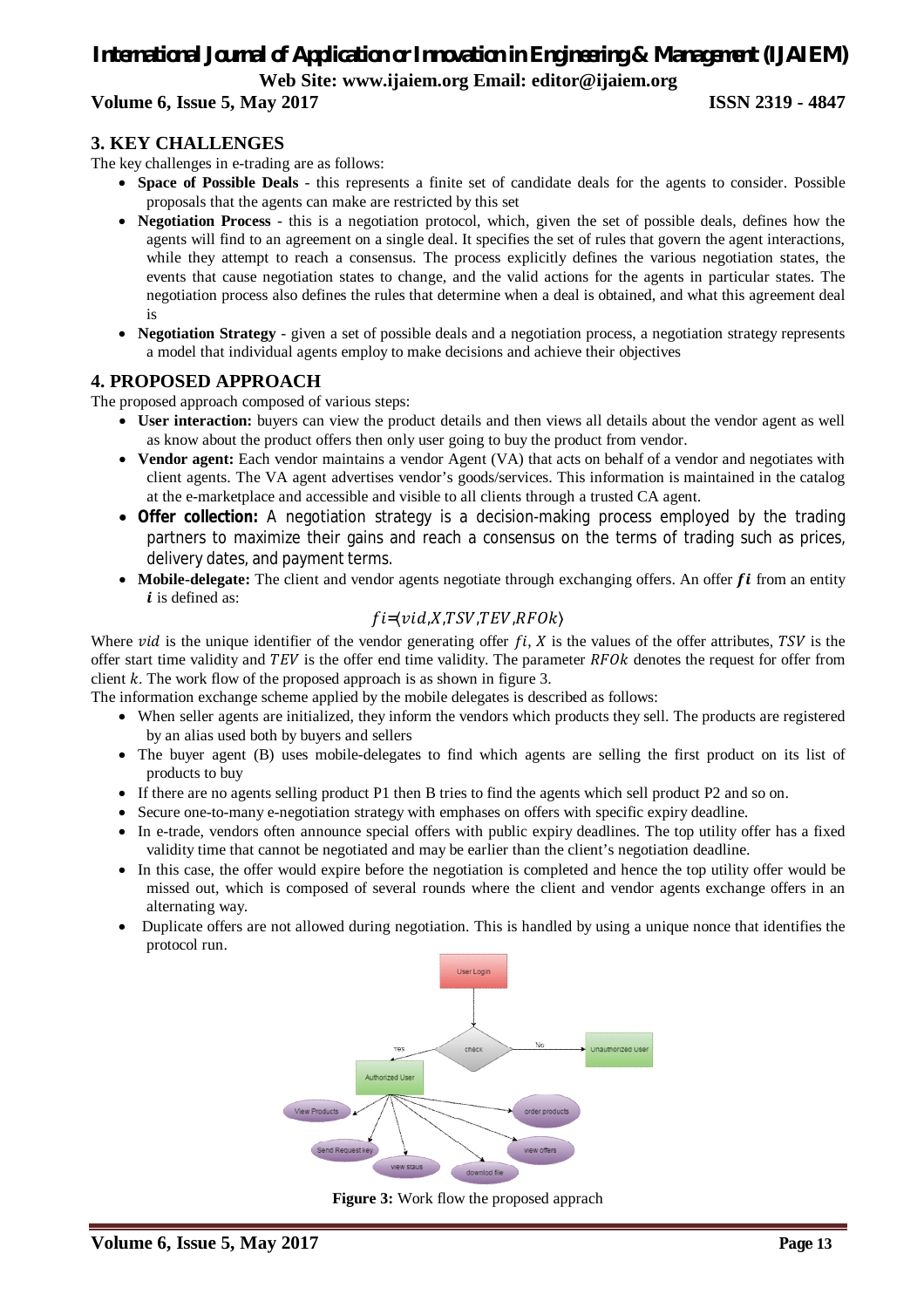## *International Journal of Application or Innovation in Engineering & Management (IJAIEM)* **Web Site: www.ijaiem.org Email: editor@ijaiem.org Volume 6, Issue 5, May 2017 ISSN 2319 - 4847**

#### **5. RESULTS**

The proposed approach has been implemented in Php which will support e-trading for business. For the backend mysql is used. The implemented web application is deployed in xamp server for testing the web application. The figure 4 shows the screenshot of the adding product details to sell. Figure 5 shows the screenshot of updating the product details to sell. Figure 6 shows the buyers order for product to buy.



**Figure 4:** sellers screen shot of adding product details to sell.

| <b>Product Table</b>                    |                           |                   |          |           |                |       |                       |
|-----------------------------------------|---------------------------|-------------------|----------|-----------|----------------|-------|-----------------------|
| ecords per page<br>$\blacksquare$<br>10 |                           |                   |          |           | Search         |       |                       |
| Name                                    | <b>Description</b>        | Category          | Origin   | Price     | Quantity       | Image | <b>Action</b>         |
| <b>BSNL</b>                             | quality things            | Accessories       | bhutan   | 2,900,00  | $\overline{5}$ | 私商    | Edit<br><b>Delete</b> |
| LENOVO IPOD                             | <b>Quality Products</b>   | Accessories       | Sivakasi | 20,000,00 | 12             |       | Edit<br>Delete        |
| <b>MARTS</b>                            | low cost&Quality Products | <b>Furnitures</b> | nkl      | 20,000.00 | 5 <sub>1</sub> | سنا   | Edit<br><b>Delete</b> |
| <b>SAMSUNG</b>                          | Provide Quality Product   | Appliances        | chennai  | 500.00    | 5              |       | Edit<br><b>Delete</b> |

**Figure 5:** sellers screen shot of updated product details to sell



**Figure 6:** buyers order for product to buy.

#### **6. CONCLUSION**

The stock business of e-trading business have been increasing since its existence in India, at the start it has an gradual improve but later on it has have expanded a lot much and even market share of online traders is increasing. The proposed mobile-delegate based approach present in this work gives the negotiation mechanism which reduces the missing out of top offers before it get expires. From this clients can achieve high profit. Proper authentication is included which preserves privacy and security properties of negotiation data.